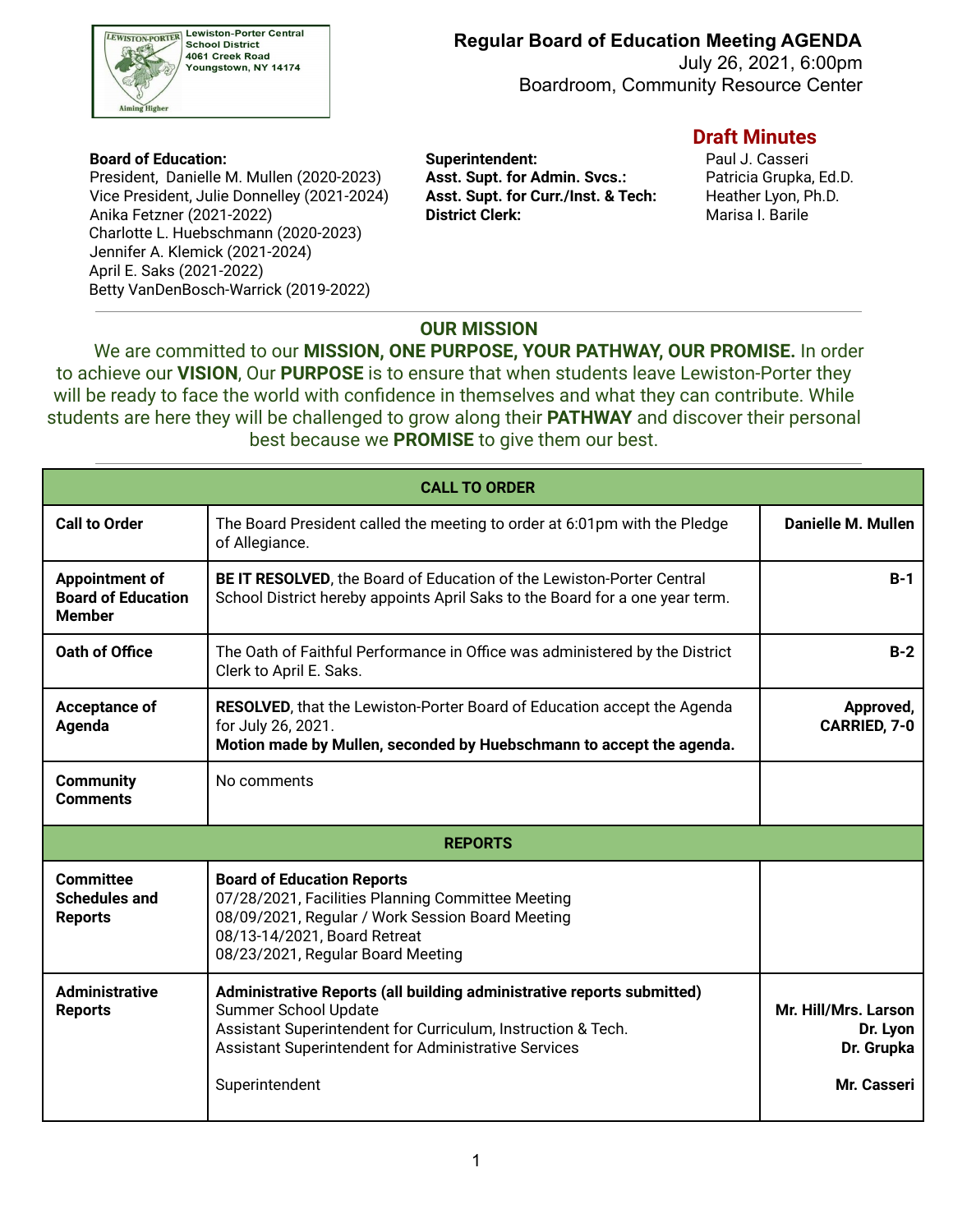EEWISTON-PORTER Lewiston-Porter Central<br>School District<br>4061 Creek Road<br>Youngstown, NY 14174

Aiming Higher

# **Regular Board of Education Meeting AGENDA**

| <b>DISCUSSION ITEM</b>                                   |                                                                                                                                                                                                                                                                                                                                            |                                                                                            |  |  |  |  |  |  |  |
|----------------------------------------------------------|--------------------------------------------------------------------------------------------------------------------------------------------------------------------------------------------------------------------------------------------------------------------------------------------------------------------------------------------|--------------------------------------------------------------------------------------------|--|--|--|--|--|--|--|
| <b>Discussion Items</b>                                  | Claims Audit Review for May - June 2021<br>Code of Ethics (BOE) 6110F                                                                                                                                                                                                                                                                      |                                                                                            |  |  |  |  |  |  |  |
| PRESENTATIONS/RECOGNITIONS                               |                                                                                                                                                                                                                                                                                                                                            |                                                                                            |  |  |  |  |  |  |  |
| <b>Presentation</b>                                      | Dr. Grupka                                                                                                                                                                                                                                                                                                                                 |                                                                                            |  |  |  |  |  |  |  |
|                                                          | <b>BOARD OF EDUCATION INFORMATION</b>                                                                                                                                                                                                                                                                                                      |                                                                                            |  |  |  |  |  |  |  |
| <b>Board Member</b><br><b>Comments</b>                   |                                                                                                                                                                                                                                                                                                                                            | A. Fetzner<br>C. Huebschmann<br>J. Klemick<br><b>B. Warrick</b><br>A. Saks<br>J. Donnelley |  |  |  |  |  |  |  |
|                                                          |                                                                                                                                                                                                                                                                                                                                            | D. Mullen                                                                                  |  |  |  |  |  |  |  |
|                                                          | <b>DISTRICT OPERATIONS</b>                                                                                                                                                                                                                                                                                                                 |                                                                                            |  |  |  |  |  |  |  |
| <b>Minutes</b>                                           | RESOLVED, that the Lewiston-Porter Board of Education approve the<br>Minutes from the June 21, 2021 Regular Board of Education Meeting, as<br>submitted by the District Clerk.<br>Motion made by Mullen, seconded by Fetzner to approve M-1.                                                                                               | $M-1$<br>Approved,<br>CARRIED, 7-0                                                         |  |  |  |  |  |  |  |
| <b>Minutes</b>                                           | RESOLVED, that the Lewiston-Porter Board of Education approve the<br>Minutes from the July 1, 2021 Annual Organizational / Regular Board of<br>Education Meeting, as submitted by the District Clerk.<br>Motion made by Mullen, seconded by Fetzner to approve M-2.                                                                        | $M-2$<br>Approved,<br>CARRIED, 7-0                                                         |  |  |  |  |  |  |  |
| <b>Consent Agenda for</b><br><b>Financial Operations</b> | RESOLVED, that the Lewiston-Porter Board of Education approve the<br>following, Items NF-1 through NF-5, in the financial consent agenda as<br>submitted by the Administration:<br><b>Budget Status Reports</b><br><b>Treasurer's Report</b><br><b>Claims</b><br><b>Transfer History</b><br><b>Budget Transfers pending Board Approval</b> | $NF-1$<br>$NF-2$<br>$NF-3$<br>$NF-4$<br>$NF-5$<br>Approved,                                |  |  |  |  |  |  |  |
|                                                          | Motion made by Mullen, seconded by Warrick to approve NF-1 to NF-5.                                                                                                                                                                                                                                                                        | CARRIED, 7-0                                                                               |  |  |  |  |  |  |  |
| <b>OLD BUSINESS</b>                                      |                                                                                                                                                                                                                                                                                                                                            |                                                                                            |  |  |  |  |  |  |  |
| <b>No Old Business</b>                                   |                                                                                                                                                                                                                                                                                                                                            |                                                                                            |  |  |  |  |  |  |  |
|                                                          | <b>NEW BUSINESS - ADMINISTRATION</b>                                                                                                                                                                                                                                                                                                       |                                                                                            |  |  |  |  |  |  |  |
| <b>Approval of Disposal</b><br>of Textbooks              | <b>RESOLVED, that the Lewiston-Porter Board of Education approve the</b><br>disposal outdated/damaged books and textbooks from the Middle School,<br>as recommended by the Assistant Superintendent for Administrative<br>Services.                                                                                                        | <b>NA-1</b><br>Approved,<br><b>CARRIED, 7-0</b>                                            |  |  |  |  |  |  |  |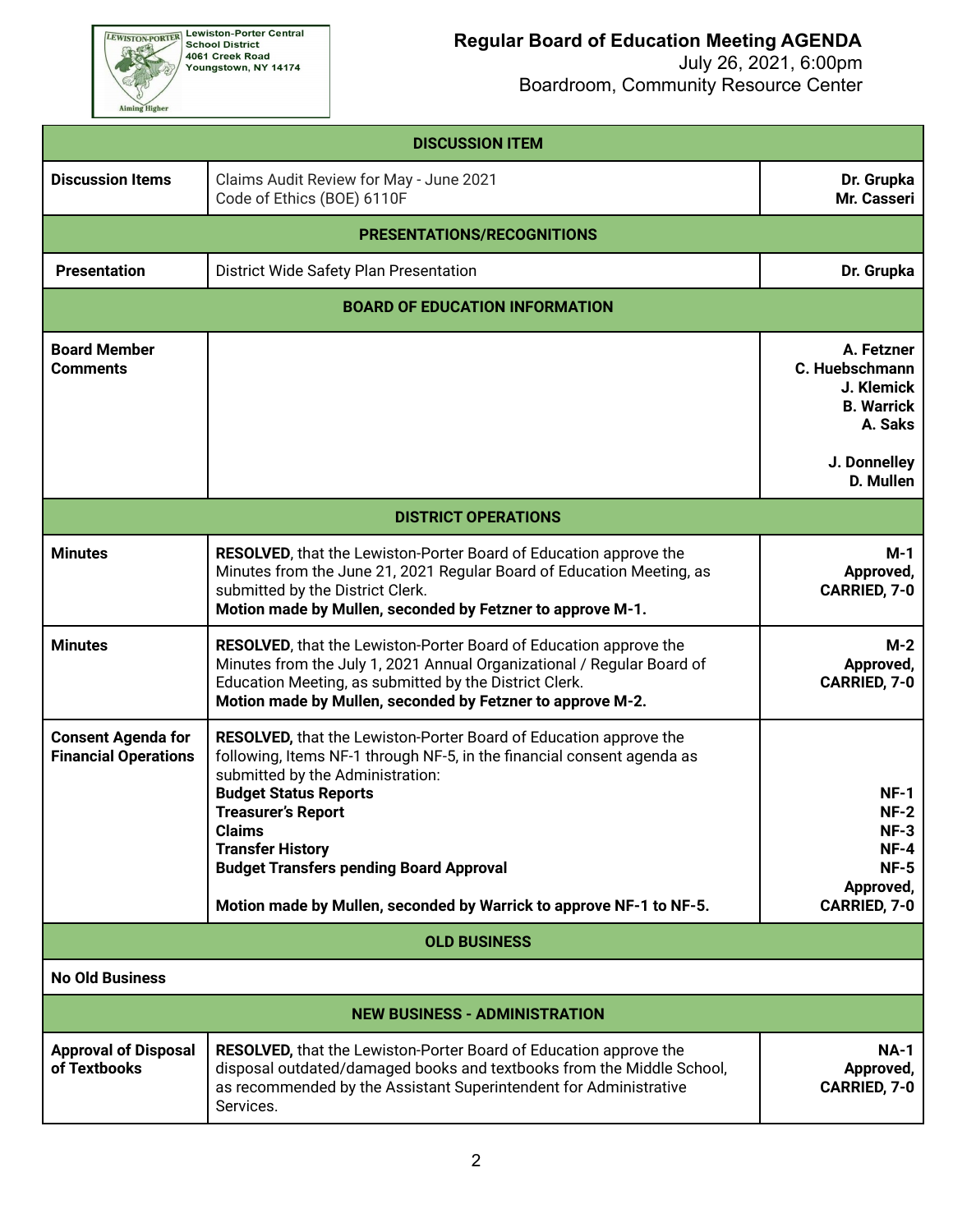

|                                                                                                                                      | Motion made by Mullen, seconded by Fetzner to approve NA-1.                                                                                                                                                                                                                                                                                                                                                                                                                                                                                                                                                                                                                                                                                                                                                                                                                                                                                                                                                                                                                                                                                                                                                                                                                                                                                                                                                                                                                                |                                                 |  |  |
|--------------------------------------------------------------------------------------------------------------------------------------|--------------------------------------------------------------------------------------------------------------------------------------------------------------------------------------------------------------------------------------------------------------------------------------------------------------------------------------------------------------------------------------------------------------------------------------------------------------------------------------------------------------------------------------------------------------------------------------------------------------------------------------------------------------------------------------------------------------------------------------------------------------------------------------------------------------------------------------------------------------------------------------------------------------------------------------------------------------------------------------------------------------------------------------------------------------------------------------------------------------------------------------------------------------------------------------------------------------------------------------------------------------------------------------------------------------------------------------------------------------------------------------------------------------------------------------------------------------------------------------------|-------------------------------------------------|--|--|
| Approval of John W.<br><b>Danforth Company</b><br><b>Contract</b>                                                                    | RESOLVED, that the Lewiston-Porter Board of Education approve the John<br>W. Danforth Company for Phase 1 of 2020 Capital Improvement Project for<br>the plumbing portion of the work (\$52,888.00).                                                                                                                                                                                                                                                                                                                                                                                                                                                                                                                                                                                                                                                                                                                                                                                                                                                                                                                                                                                                                                                                                                                                                                                                                                                                                       | <b>NA-2</b><br>Approved,<br>CARRIED, 7-0        |  |  |
|                                                                                                                                      | Motion made by Mullen, seconded by Fetzner to approve NA-2.                                                                                                                                                                                                                                                                                                                                                                                                                                                                                                                                                                                                                                                                                                                                                                                                                                                                                                                                                                                                                                                                                                                                                                                                                                                                                                                                                                                                                                |                                                 |  |  |
| Approval of the<br><b>FSMC Emergency</b><br><b>Contract with</b><br><b>Personal Touch</b>                                            | RESOLVED, that the Lewiston-Porter Board of Education approve the<br>FSMC Emergency contract with Personal Touch to continue the seamless<br>Summer option for child nutrition in the 2021-2022 school year.                                                                                                                                                                                                                                                                                                                                                                                                                                                                                                                                                                                                                                                                                                                                                                                                                                                                                                                                                                                                                                                                                                                                                                                                                                                                               | <b>NA-3</b><br>Approved,<br>CARRIED, 7-0        |  |  |
|                                                                                                                                      | Motion made by Mullen, seconded by Huebschmann to approve NA-3.                                                                                                                                                                                                                                                                                                                                                                                                                                                                                                                                                                                                                                                                                                                                                                                                                                                                                                                                                                                                                                                                                                                                                                                                                                                                                                                                                                                                                            |                                                 |  |  |
| Approval of the<br><b>Emergency Contract</b><br>with Transpo                                                                         | RESOLVED, that the Lewiston-Porter Board of Education approve the<br>emergency contract with Transpo for summer school transportation from<br>July 12, 2021 to August 20, 2021.                                                                                                                                                                                                                                                                                                                                                                                                                                                                                                                                                                                                                                                                                                                                                                                                                                                                                                                                                                                                                                                                                                                                                                                                                                                                                                            | <b>NA-4</b><br>Approved,<br><b>CARRIED, 7-0</b> |  |  |
|                                                                                                                                      | Motion made by Mullen, seconded by Fetzner to approve NA-4.                                                                                                                                                                                                                                                                                                                                                                                                                                                                                                                                                                                                                                                                                                                                                                                                                                                                                                                                                                                                                                                                                                                                                                                                                                                                                                                                                                                                                                |                                                 |  |  |
| <b>Approval of the</b><br><b>Facility Service</b><br><b>Agreements</b>                                                               | RESOLVED, that the Lewiston-Porter Board of Education approve the<br>following facility service agreements for the 2021-2022 school year;<br>Access Elevator for the handicap elevator maintenance<br>ALPS Elevator Service for the inspection of all elevators in the District.<br><b>Cummins</b> for the preventive maintenance and inspections of generators in the<br>district.<br>Daikin for the chiller maintenance at the High School.<br>Ehrlich for District wide pest control service.<br>Greater Niagara for the preventative maintenance and startup for heating<br>boilers in all buildings in the District.<br>Johnson Controls for the fire alarm comprehensive, monitoring, sprinkler<br>service agreement. Service support fire alarm systems in the District.<br>Pitney Bowes for the rental and service agreement for the MailStream Mono<br>Printer Module and the Connect+ 1000 Feeder.<br>Ronco for the telephone equipment maintenance service and CallPilot Partner<br>Assurance Software support, Basic, Tier 2 Basic to the District.<br>Schindler for the High School elevator maintenance agreement.<br><b>Thyssenkrupp (TKE)</b> for the High School and Intermediate Education Center<br>large and freight elevator maintenance.<br>U & S for the technical professional support for cameras and fob system.<br>Waterwise for the water treatment and cooling tower services to the District.<br>Motion made by Mullen, seconded by Warrick to approve NA-5. | <b>NA-5</b><br>Approved,<br>CARRIED, 7-0        |  |  |
| <b>Approval of Hodgson</b><br>Russ LLP as the<br><b>Bond Counsel for the</b><br><b>Phase 1 Capital</b><br><b>Improvement Project</b> | <b>RESOLVED, upon the recommendation of the Assistant Superintendent</b><br>for Administrative Services, that the Lewiston-Porter Board of Education<br>approve Hodgson Russ LLP as the Bond Counsel for the Phase 1 Capital<br>Improvement Project.<br>Motion made by Mullen, seconded by Fetzner to approve NA-6.                                                                                                                                                                                                                                                                                                                                                                                                                                                                                                                                                                                                                                                                                                                                                                                                                                                                                                                                                                                                                                                                                                                                                                        | <b>NA-6</b><br>Approved,<br><b>CARRIED, 7-0</b> |  |  |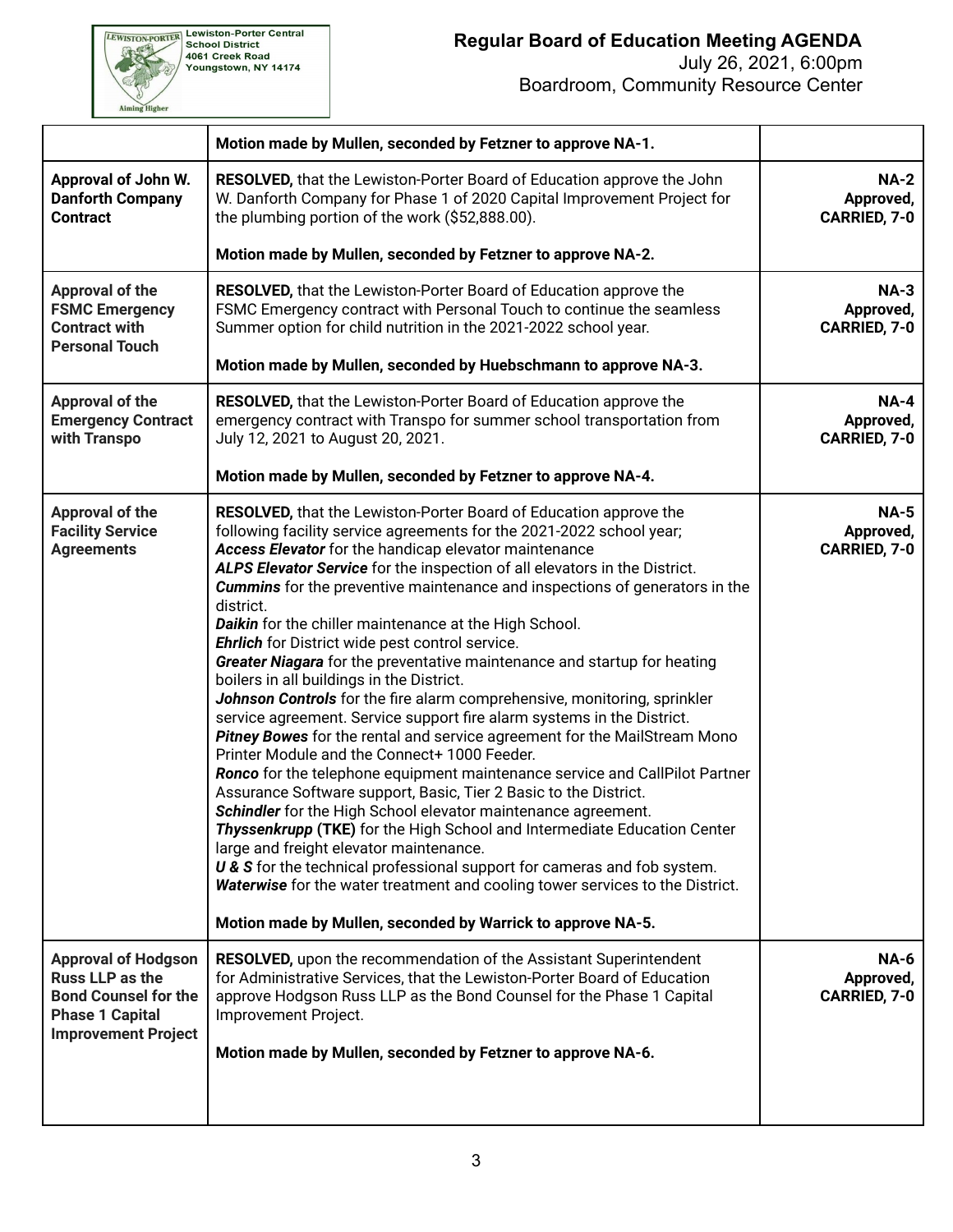

| <b>Approval of the</b><br>"Piggy-Back"<br><b>Purchased Good and</b><br><b>Services Keystone</b><br><b>Purchasing Network</b> | <b>RESOLVED, upon the recommendation of the Assistant Superintendent for</b><br>Administrative Services, that the Lewiston-Porter Board of Education<br>approve of "piggy-back" for purchased good and services through Keystone<br>Purchasing Network (KPN) Cooperative Purchasing Program.                                                                                                                                                                                                                                                                                                                                                                                                                                                                                                                                                                                                                                         | <b>NA-7</b><br>Approved,<br><b>CARRIED, 7-0</b> |
|------------------------------------------------------------------------------------------------------------------------------|--------------------------------------------------------------------------------------------------------------------------------------------------------------------------------------------------------------------------------------------------------------------------------------------------------------------------------------------------------------------------------------------------------------------------------------------------------------------------------------------------------------------------------------------------------------------------------------------------------------------------------------------------------------------------------------------------------------------------------------------------------------------------------------------------------------------------------------------------------------------------------------------------------------------------------------|-------------------------------------------------|
|                                                                                                                              | Motion made by Mullen, seconded by Klemick to approve NA-7.                                                                                                                                                                                                                                                                                                                                                                                                                                                                                                                                                                                                                                                                                                                                                                                                                                                                          |                                                 |
|                                                                                                                              | <b>PUPIL PERSONNEL</b>                                                                                                                                                                                                                                                                                                                                                                                                                                                                                                                                                                                                                                                                                                                                                                                                                                                                                                               |                                                 |
| <b>Recommendations</b><br>for CSE Placement<br>and Amendments                                                                | <b>RESOLVED,</b> upon the recommendation of the Superintendent of Schools, that<br>the Lewiston-Porter Board of Education accept the recommendations and<br>amendments of the Committee on Special Education and approve the<br>authorization of funds to implement the special education programs and<br>services consistent with such recommendations for the following:<br>2020/2021 School Year:<br>03/17/2021, 03/24/2021, 04/26/2021, 04/29/2021, 05/05/2021, 05/18/2021,<br>05/19/2021, 05/20/2021, 05/21/2021, 05/24/2021, 06/04/2021<br>2021/2022 School Year:<br>03/04/2021, 03/16/2021, 03/17/2021, 03/24/2021, 04/13/2021, 04/14/2021,<br>04/20/2021, 04/21/2021, 04/22/2021, 04/23/2021, 04/29/2021, 05/04/2021,<br>05/05/2021, 05/18/2021, 05/20/2021, 05/21/2021, 05/24/2021, 06/04/2021,<br>06/14/021, 06/15/2021, 06/18/2021, 06/22/2021, 06/24/2021<br>Motion made by Mullen, seconded by Klemick to approve NP-1. | $NP-1$<br>Approved,<br><b>CARRIED, 7-0</b>      |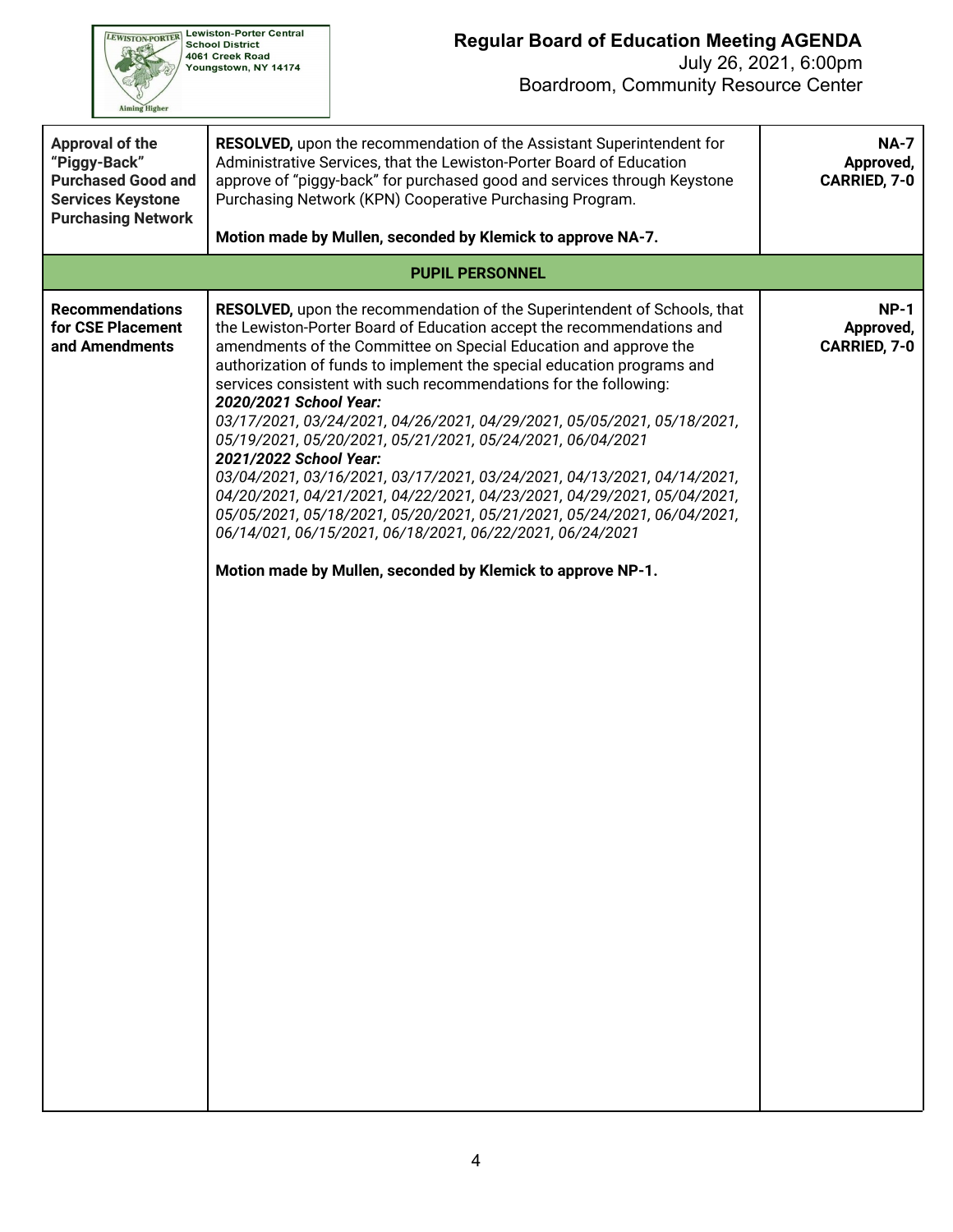

|                                              | Motion made by Mullen, seconded by Warrick to approve the Personnel<br>Consent agenda and combining PRI, PAA, PATOSA, PANI, PAIC, PACC,<br>PAPC, PAC, PAVC.                                                   | Approved,<br><b>CARRIED, 7-0</b>                    |  |                                   |                       |            |  |  |  |
|----------------------------------------------|---------------------------------------------------------------------------------------------------------------------------------------------------------------------------------------------------------------|-----------------------------------------------------|--|-----------------------------------|-----------------------|------------|--|--|--|
|                                              |                                                                                                                                                                                                               |                                                     |  | <b>PERSONNEL - CONSENT AGENDA</b> |                       |            |  |  |  |
| <b>Resignations/</b><br><b>Rescissions -</b> | RESOLVED, upon the recommendation of the Superintendent of Schools,<br>that the Lewiston-Porter Board of Education accept the consent agenda for<br>resignations/rescissions.                                 |                                                     |  |                                   |                       |            |  |  |  |
| <b>Instructional</b>                         | <b>Name</b>                                                                                                                                                                                                   | Date                                                |  | <b>Tenure</b>                     | <b>Reason</b>         | <b>PRI</b> |  |  |  |
|                                              | <b>Scott Tinney</b>                                                                                                                                                                                           | 6/30/2021                                           |  | Technology                        | Resignation           |            |  |  |  |
|                                              | Michael Bollinger                                                                                                                                                                                             | 7/13/2021                                           |  | Boys' Soccer Assistant            | Resignation           |            |  |  |  |
| <b>Appointments -</b><br><b>Annual</b>       | RESOLVED, upon the recommendation of the Superintendent of Schools,<br>that the Lewiston-Porter Board of Education accept the consent agenda for<br>Annual appointments for 2021-2022.                        | <b>PAA</b>                                          |  |                                   |                       |            |  |  |  |
|                                              | <b>Name</b>                                                                                                                                                                                                   |                                                     |  | <b>Appointment</b>                | <b>Stipend/Salary</b> |            |  |  |  |
|                                              | Elizabeth Cardwell                                                                                                                                                                                            |                                                     |  | <b>Speech Clinical Supervisor</b> | \$950                 |            |  |  |  |
| <b>Appointments -</b><br><b>TOSA</b>         | RESOLVED, upon the recommendation of the Superintendent of Schools, that<br>the Lewiston-Porter Board of Education accept the consent agenda for the<br>following Teacher on Special Assignment appointments. | <b>PATOSA</b>                                       |  |                                   |                       |            |  |  |  |
|                                              | Name:                                                                                                                                                                                                         | Jessica Cruz                                        |  |                                   |                       |            |  |  |  |
|                                              | <b>Placement:</b>                                                                                                                                                                                             | <b>High School</b>                                  |  |                                   |                       |            |  |  |  |
|                                              | <b>Position:</b>                                                                                                                                                                                              | <b>TOSA Director of Academic Achievement Center</b> |  |                                   |                       |            |  |  |  |
|                                              | <b>Effective:</b>                                                                                                                                                                                             | 9/1/2021                                            |  |                                   |                       |            |  |  |  |
|                                              | <b>Time Period:</b>                                                                                                                                                                                           |                                                     |  | 2021-2022 School Year             |                       |            |  |  |  |
|                                              | <b>Certification:</b><br>Social Studies 7-12, Students w/disabilities-SS 7-12                                                                                                                                 |                                                     |  |                                   |                       |            |  |  |  |
|                                              | <b>Masters</b><br>Degree:<br>14                                                                                                                                                                               |                                                     |  |                                   |                       |            |  |  |  |
|                                              | Step:<br>Salary:                                                                                                                                                                                              |                                                     |  |                                   |                       |            |  |  |  |
|                                              |                                                                                                                                                                                                               |                                                     |  |                                   |                       |            |  |  |  |
|                                              |                                                                                                                                                                                                               |                                                     |  |                                   |                       |            |  |  |  |
|                                              | <b>Placement:</b>                                                                                                                                                                                             |                                                     |  | <b>Primary Education Center</b>   |                       |            |  |  |  |
|                                              |                                                                                                                                                                                                               |                                                     |  |                                   |                       |            |  |  |  |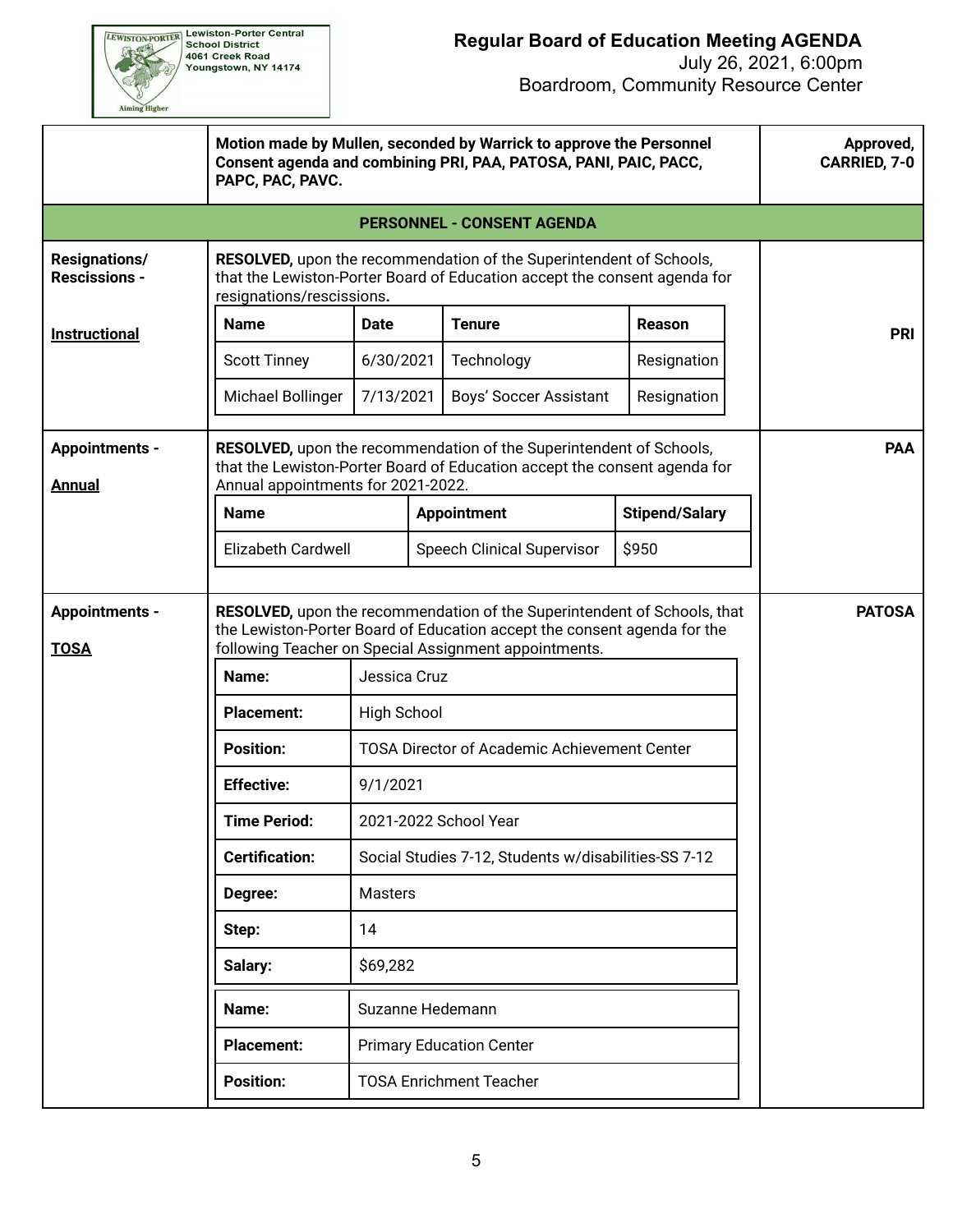

Boardroom, Community Resource Center

|                                                       | <b>Effective:</b>                                                                                                                                                                                  | 9/1/2021                                                                  |                                               |                                        |             |                |  |             |  |  |
|-------------------------------------------------------|----------------------------------------------------------------------------------------------------------------------------------------------------------------------------------------------------|---------------------------------------------------------------------------|-----------------------------------------------|----------------------------------------|-------------|----------------|--|-------------|--|--|
|                                                       | <b>Time Period:</b>                                                                                                                                                                                | 2021-2022 School Year                                                     |                                               |                                        |             |                |  |             |  |  |
|                                                       | <b>Certification:</b>                                                                                                                                                                              | $N-6$                                                                     |                                               |                                        |             |                |  |             |  |  |
|                                                       | Degree:                                                                                                                                                                                            |                                                                           | <b>National Board Certified</b>               |                                        |             |                |  |             |  |  |
|                                                       | Step:                                                                                                                                                                                              | 25                                                                        |                                               |                                        |             |                |  |             |  |  |
|                                                       | Salary:                                                                                                                                                                                            | \$97,992.42                                                               |                                               |                                        |             |                |  |             |  |  |
| <b>Appointments -</b>                                 | RESOLVED, upon the recommendation of the Superintendent of Schools,<br>that the Lewiston-Porter Board of Education accept the consent agenda for<br>Non-Instructional appointments.                |                                                                           |                                               |                                        |             |                |  |             |  |  |
| <b>Non-Instructional</b>                              | <b>Name</b>                                                                                                                                                                                        | <b>Date</b>                                                               | <b>Position</b>                               |                                        |             | <b>Salary</b>  |  | <b>PANI</b> |  |  |
|                                                       | <b>Robert Thomas</b>                                                                                                                                                                               | $7/1/2021 -$<br>8/31/2021                                                 |                                               | Summer Help - General<br>Repair Person |             | \$22.00/hr     |  |             |  |  |
|                                                       | <b>Richard George</b>                                                                                                                                                                              | 7/12/2021                                                                 |                                               | \$14.50/hr                             |             |                |  |             |  |  |
| <b>Appointments -</b><br><b>Instructional</b>         | RESOLVED, upon the recommendation of the Superintendent of Schools,<br>that the Lewiston-Porter Board of Education accept the consent agenda for<br>changes to appointments.                       |                                                                           |                                               |                                        |             |                |  | <b>PAIC</b> |  |  |
| <b>Changes</b>                                        | Name                                                                                                                                                                                               | <b>Appointment</b>                                                        |                                               |                                        | <b>From</b> | To             |  |             |  |  |
|                                                       | Michelle Hinchliffe                                                                                                                                                                                | <b>TOSA Facilitator for Intn'l</b><br>$.6$ FTE<br>1.0 FTE<br>Science Fair |                                               |                                        |             |                |  |             |  |  |
|                                                       | Sandra Rauber                                                                                                                                                                                      |                                                                           | Speech Pathologist<br><b>PEC</b><br><b>HS</b> |                                        |             |                |  |             |  |  |
| <b>Appointments -</b>                                 | RESOLVED, upon the recommendation of the Superintendent of Schools,<br>that the Lewiston-Porter Board of Education accept the consent agenda for<br>Co-Curricular & Extra-Curricular appointments. | <b>PACC</b>                                                               |                                               |                                        |             |                |  |             |  |  |
|                                                       | <b>Name</b>                                                                                                                                                                                        | <b>Appointment</b>                                                        |                                               | Cat./Step                              |             | <b>Stipend</b> |  |             |  |  |
| <b>Co-Curricular &amp;</b><br><b>Extra-Curricular</b> | Tina Oddy                                                                                                                                                                                          | <b>MS Builders Club</b>                                                   |                                               | $VII-3$                                |             | \$1,146        |  |             |  |  |
|                                                       | Bonnie Rampado                                                                                                                                                                                     | MS Builders Club                                                          |                                               | $VII-3$                                |             | \$1,146        |  |             |  |  |
|                                                       | Lori Hurtgam                                                                                                                                                                                       | HS Key Club                                                               |                                               | $VII-1$                                |             | \$1,011        |  |             |  |  |
|                                                       | Kyle Hurtgam                                                                                                                                                                                       | HS Key Club                                                               |                                               | $VII-1$                                |             | \$1,011        |  |             |  |  |
| <b>Appointments -</b>                                 | RESOLVED, upon the recommendation of the Superintendent of Schools,<br>that the Lewiston-Porter Board of Education accept the consent agenda for                                                   |                                                                           |                                               |                                        |             |                |  | <b>PAPC</b> |  |  |
| <b>Peer Coordinators</b>                              | Peer Coordinators.                                                                                                                                                                                 |                                                                           |                                               |                                        |             |                |  |             |  |  |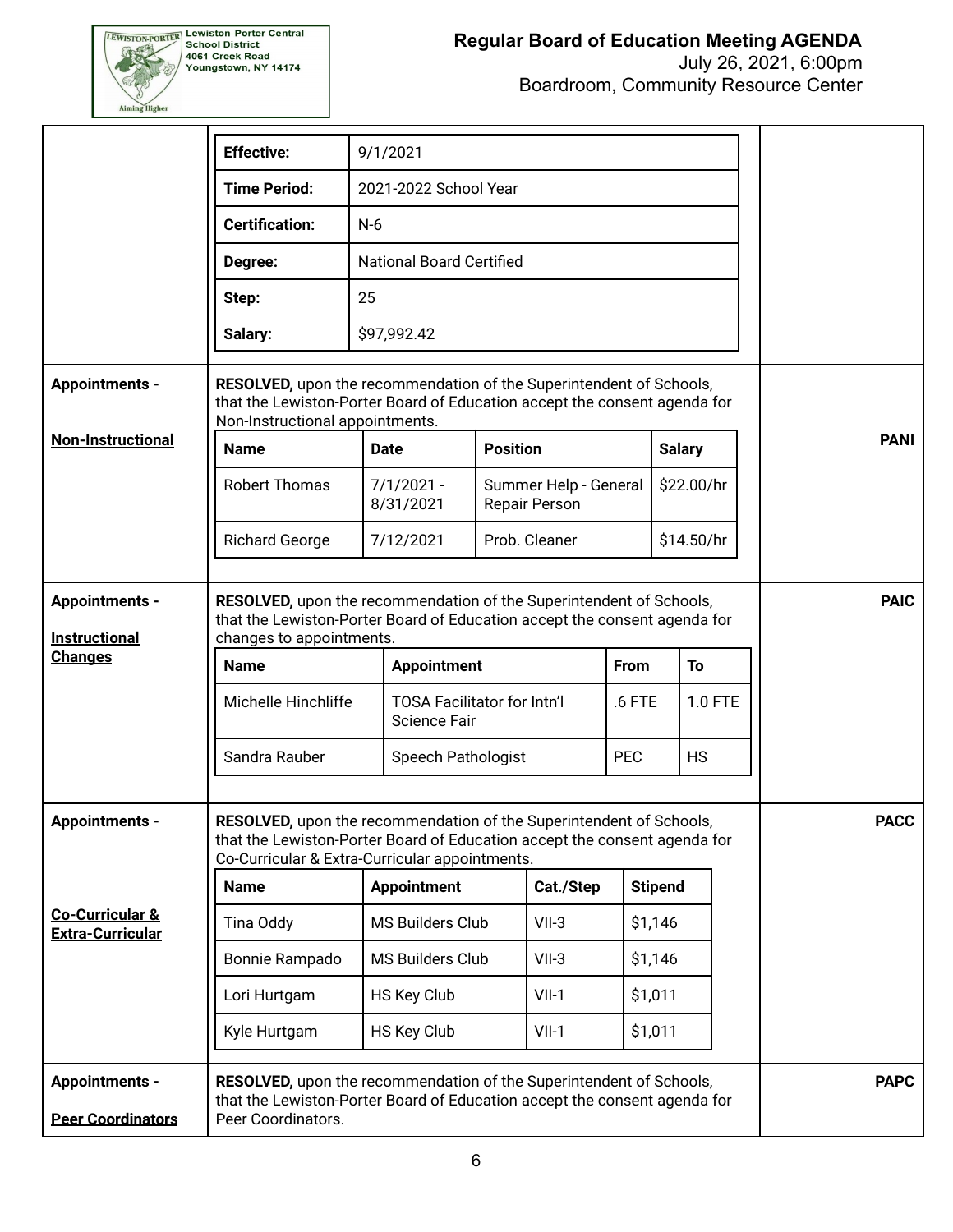

|                       | <b>Name</b>             | <b>Appointment</b>                                                                                                                                                                        | Cat./Step                                | <b>Stipend</b> |                |  |            |
|-----------------------|-------------------------|-------------------------------------------------------------------------------------------------------------------------------------------------------------------------------------------|------------------------------------------|----------------|----------------|--|------------|
|                       | Jacey Diez              | PEC - Multi Age<br>$1 - 7/1$                                                                                                                                                              |                                          | \$2,699        |                |  |            |
| <b>Appointments -</b> |                         | RESOLVED, upon the recommendation of the Superintendent of Schools,<br>that the Lewiston-Porter Board of Education accept the consent agenda for<br>Coaching appointments. Fall 2021-2022 |                                          |                |                |  | <b>PAC</b> |
| Coaching              | <b>Name</b>             | <b>Appointment</b>                                                                                                                                                                        |                                          | Cat./Step      | <b>Stipend</b> |  |            |
|                       | <b>Richard Lindamer</b> | V Football Co-Coach                                                                                                                                                                       |                                          | $1/3$ & $11/3$ | \$5,411        |  |            |
|                       | <b>Timothy Shippy</b>   | V Football Co-Coach                                                                                                                                                                       |                                          | $1/3$ & $11/3$ | \$5,411        |  |            |
|                       | Derek Tracy             | V Football Assist.                                                                                                                                                                        | II/3                                     |                | \$4,606        |  |            |
|                       | <b>Patrick Krawczk</b>  | JV Football Coach                                                                                                                                                                         | II/3                                     |                | \$4,606        |  |            |
|                       | <b>Whitney Vantine</b>  | JV Football Assist.                                                                                                                                                                       |                                          | III/3          | \$3,620        |  |            |
|                       | Max Hyland              | JV Football Assist.                                                                                                                                                                       |                                          | III/3          | \$3,620        |  |            |
|                       | <b>Richard Sweeney</b>  | Boys' V Soccer Coach                                                                                                                                                                      | 1/3                                      |                | \$6,216        |  |            |
|                       | Laura Kimoto            |                                                                                                                                                                                           | \$4,606<br>Boys' JV Soccer Coach<br>II/3 |                |                |  |            |
|                       | Kevin<br>Jaruszewski    | Boys' Mod Soccer Coach                                                                                                                                                                    |                                          | IV/3           | \$2,476        |  |            |
|                       | Norman Forney           | Girls' V Soccer Coach                                                                                                                                                                     | 1/3                                      |                | \$6,216        |  |            |
|                       | <b>Emily Brook</b>      | Girls' JV Soccer Coach                                                                                                                                                                    | II/3                                     |                | \$4,606        |  |            |
|                       | <b>Thomas Penale</b>    | Girls' Mod Soccer Coach                                                                                                                                                                   |                                          | IV/3           | \$2,476        |  |            |
|                       | <b>Maddison Chille</b>  | Girls' Soccer Assist.                                                                                                                                                                     |                                          | VIII/3         | \$2,691        |  |            |
|                       | <b>Ashley Tutwiler</b>  | Girls' V Swimming Coach                                                                                                                                                                   | 1/3                                      |                | \$6,216        |  |            |
|                       | Emily LaGamba           | Girls' JV Swimming Coach                                                                                                                                                                  |                                          | III/2          | \$2,962        |  |            |
|                       | Ashley Jones            | Girls' Swimming Assist.                                                                                                                                                                   |                                          | VIII/3         | \$2,691        |  |            |
|                       | Stephanie<br>Horanburg  | Girls' V Volleyball Coach                                                                                                                                                                 | II/3                                     |                | \$4,606        |  |            |
|                       | <b>Allison Block</b>    | Girls' JV Volleyball Coach                                                                                                                                                                |                                          | III/2          | \$2,962        |  |            |
|                       | Aren Schwab             | Girls' Mod Volleyball Coach                                                                                                                                                               |                                          | IV/2           | \$2,179        |  |            |
|                       | AnnMarie Oliverio       | V Cross-Country Coach                                                                                                                                                                     | II/2                                     |                | \$3,946        |  |            |
|                       | Kim Wailand             | Mod Cross-Country Coach                                                                                                                                                                   |                                          | III/3          | \$3,620        |  |            |
|                       |                         |                                                                                                                                                                                           |                                          |                |                |  |            |